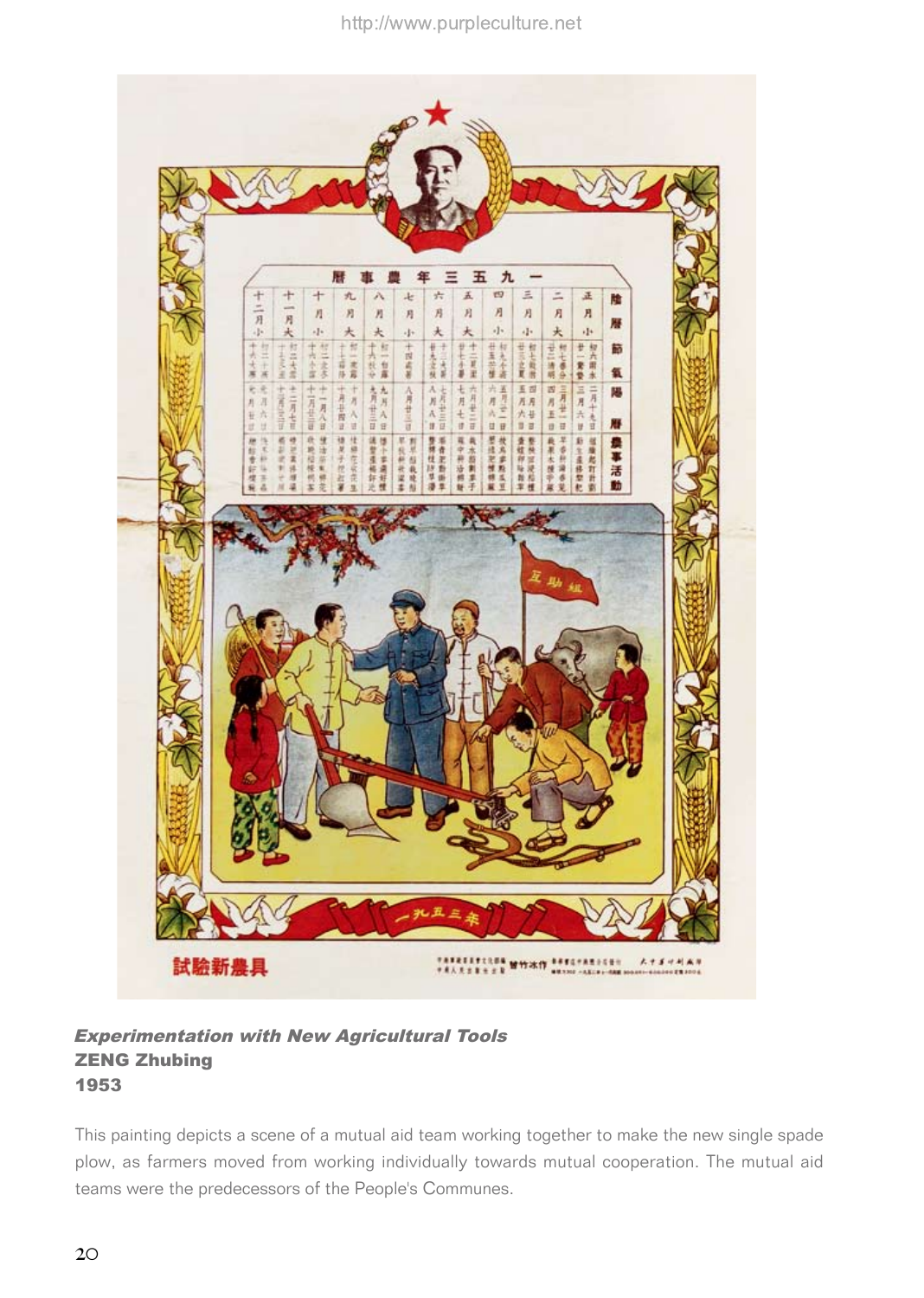

## A Nursery During the Busy Farming Season LIANG Yu, LI Keli 1954

This painting depicts a scenario of a mutual-aid team's nursery during the busy farming season, exhibiting a balanced life in the countryside that created better conditions for a bumper harvest. The painting is done by rendering colors in the single-lined sketches, making the characters more expressive and thus well received by the farmers.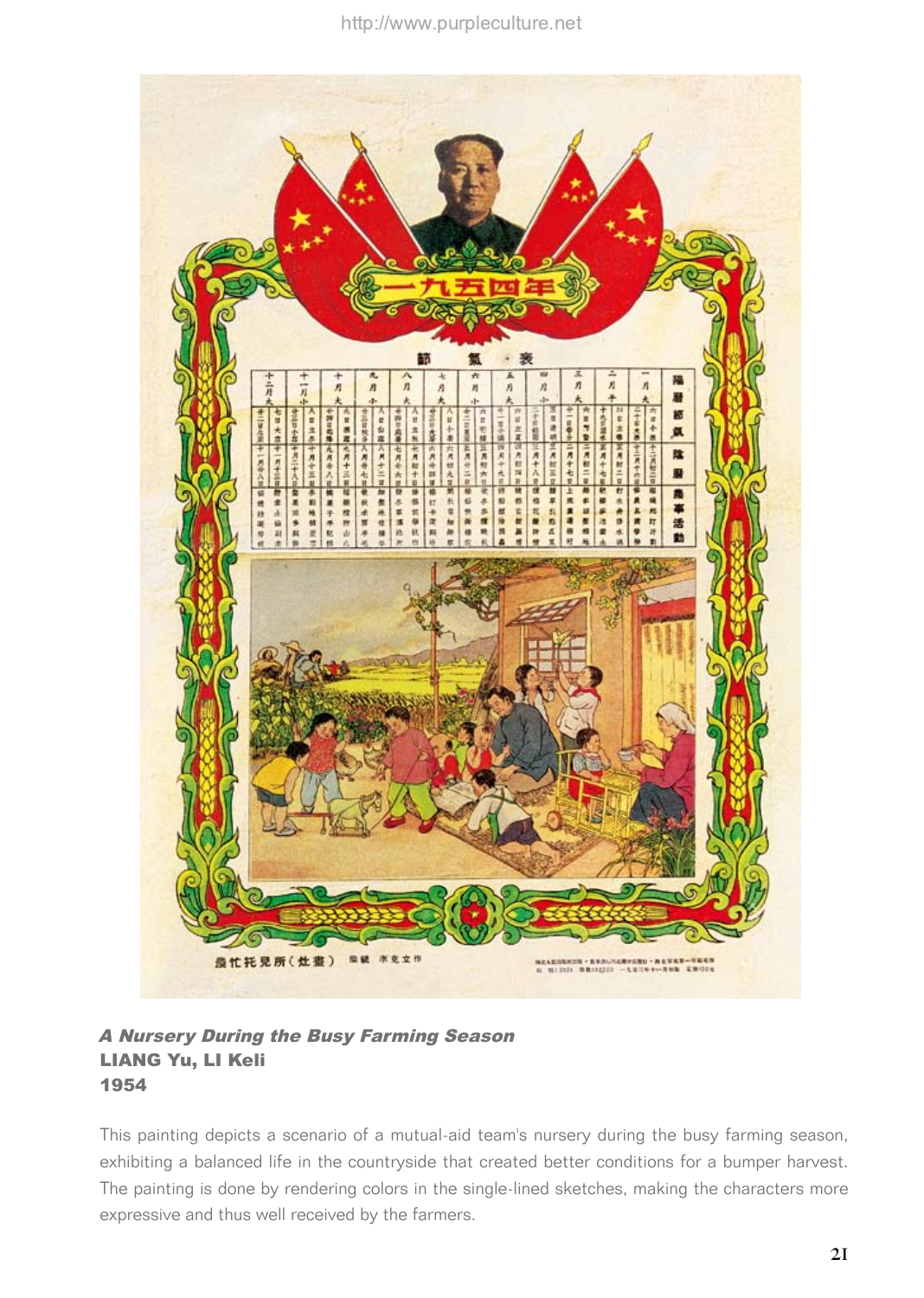

**Grapefruits** JIN Xuechen 1955

The painting shows a large basket filled with grapefruits. The artist's exquisite rubbing technique as often used in Chinese New Year paintings and the bright color work together to depict the workers enjoying the fruit of their labors.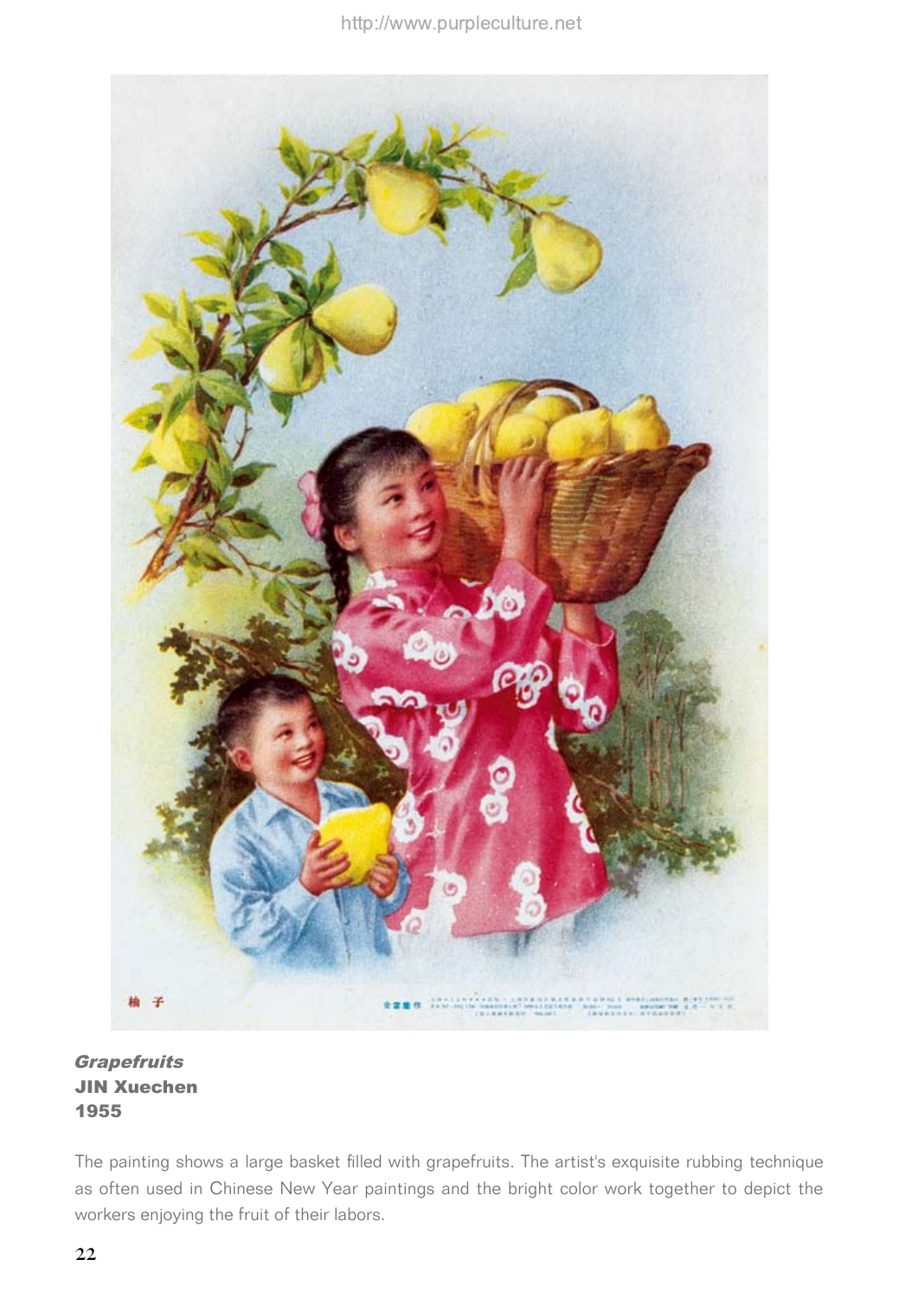

Loquat JIN Xuechen 1955

Here, the artist depicts the joy of a girl, with loquats in hand, and affection between the mother and daughter, a reflection of the good living under socialism.